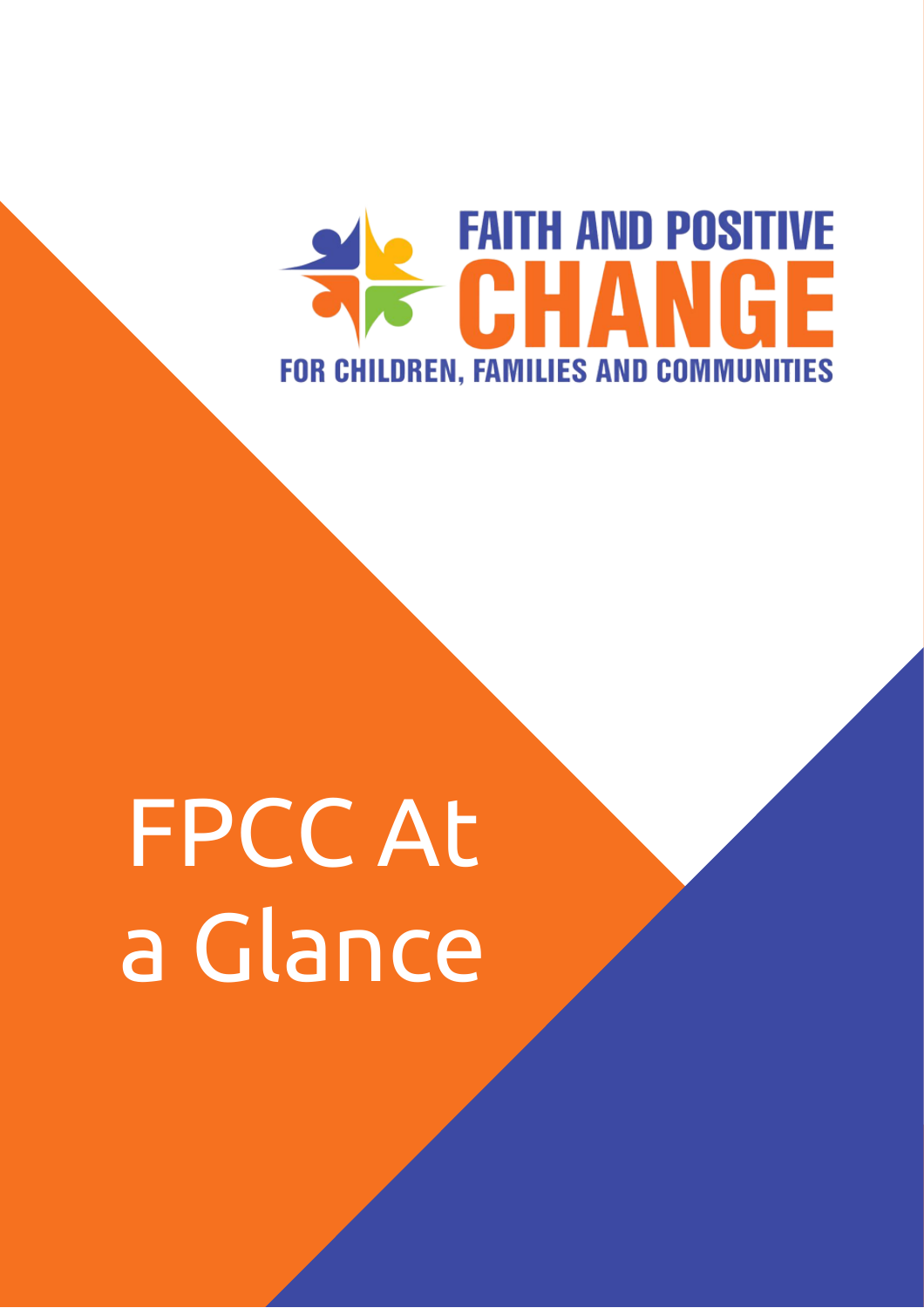# Table of content



for every child  $\rightsquigarrow$  Religions for Peace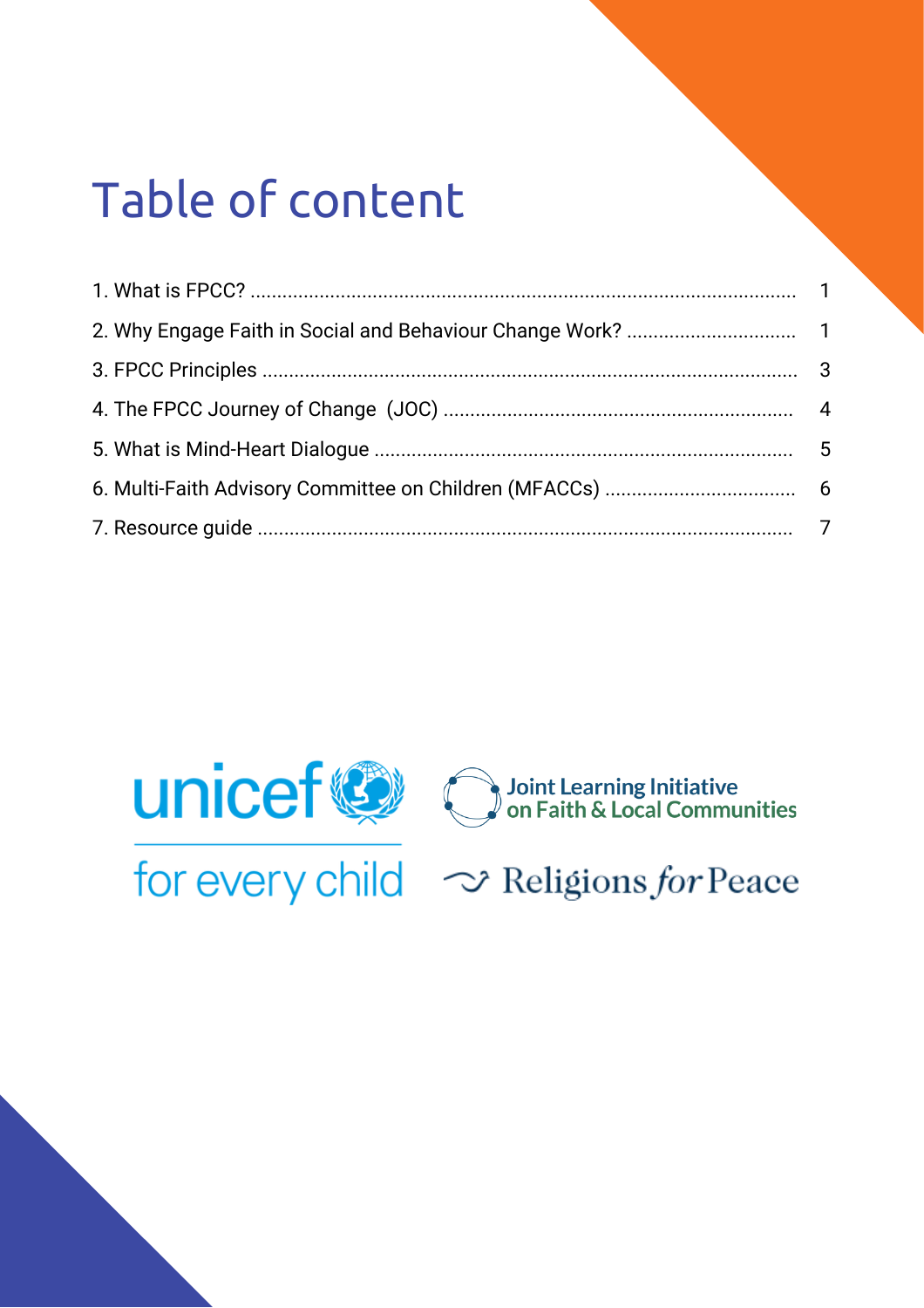This guide summarizes the vision and basic elements of the FPCC initiative. A resource guide, available at the end, gathers all the main resources produced for the FPCC initiative.

# 1. What is FPCC?

Conceived in 2018, the **Faith and Positive Change for Children, Families and Communities initiative (FPCC)** aims to move beyond single-sector, single-faith, small-scale, ad-hoc and sometimes instrumentalist approaches of faith engagement in development and humanitarian work. FPCC is an initiative with **three main partners and multiple collaborating partners around the world**. Alongside UNICEF, Religions for Peace (RfP) is the interfaith convening partner for the global initiative. The Joint Learning Initiative on Faith and Local Communities (JLI) is the knowledge partner for the initiative. JLI also helps to bring the coordinated voice and inputs of FBOs into the partnership initiatives.

The FPCC model incorporates three main components 1) faith-centered research and mapping to ensure evidence-based and contextually-appropriate approaches, 2) experiential training of FPCC facilitators to ensure interactive and reflective Mind-Heart Dialogue approaches to address issues affecting children and 3) establishment of sustainable inter-faith coordination and partnership mechanisms for on-going planning, implementation and oversight. At country level this includes faith groups, FBOs and UNICEF country office staff linked to existing country-level inter-religious Councils. At Regional level, Tripartite Advisory groups (RfP, JLI/FBOs and UNICEF are being established to guide and support the roll-out of FPCC. FPCC was first piloted in ESAR (East and Southern Africa), and WCAR (West and Central Africa) and is now being replicated in other regions: ROSA (South Asia); MENA (Middle East and North Africa) and LACR (Latin America and the Caribbean). Elements of FPCC are also being implemented in ECAR (Europe and Central Asia) with primary focus on Migrants and Refugees and in EAPR (East Asia and Pacific).

# 2. Why Engage Faith in Social and Behaviour Change Work?

## **RELIGIONS ARE AN EVOLVING AND CHANGING PART OF OUR PRESENT AND FUTURE**

While some countries have observed a recent fall in religious belief and practice, others have seen an increase or changes in religious dynamics. Migration is leading to increased religious diversity in some regions, while people are also adapting their religious practices to take on new forms of

engagement, such as on social media and through trans-national links between faith communities.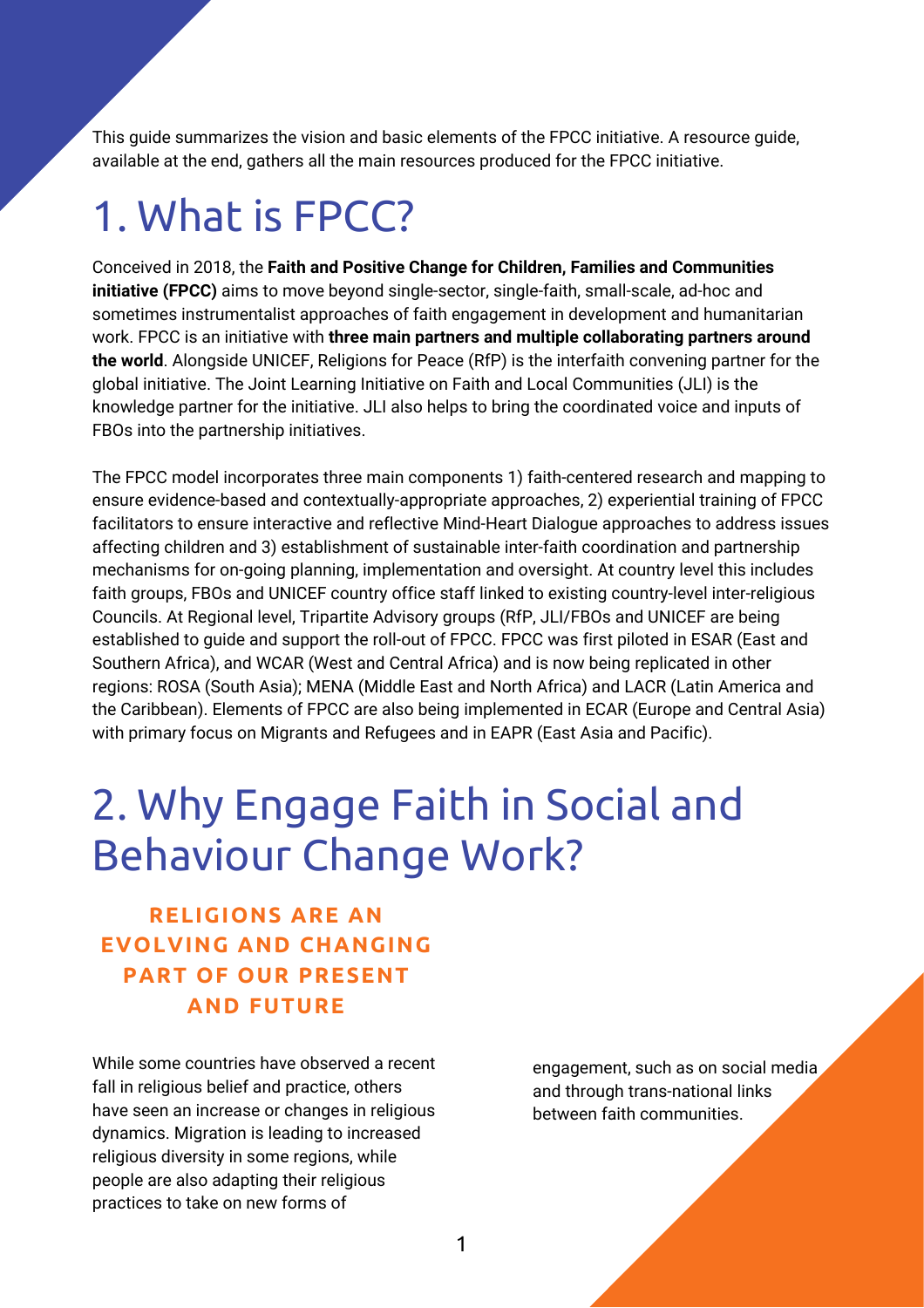### **PREVALENCE OF FAITH AS CENTRAL SOCIETAL FORCE**

The number of people with a religious affiliation varies regionally, but it is commonly estimated that over 80% of the world's population have a religious affiliation. Data also suggests the percentage of people with a religious affiliation will remain high in the coming decades, with no indication that it will decline.

## **RELIGIOUS BELIEFS AND PRACTICES ARE DEEPLY INFLUENTIAL AND PERSUASIVE IN SOCIETIES**

Religion is at the heart of people's values and identity. Religious leaders and faith organisations have more access to family and community spheres, reaching the hearts and minds of millions of people. As major opinion-makers and norm-setters, faith actors are the most central social institutions operating at community level with direct roles in influencing beliefs, attitudes, behaviours, practices, and actions.

## **NEED FOR UNDERSTANDING ON THE COMPLEXITY OF FAITH INFLUENCE**

Beliefs are handed down through traditions, often communicated by religious and traditional leaders, and spread through peer influence in faith communities. Some beliefs can justify practices that harm children, such as corporal punishment, child mariage, female genital mutilation/cutting (FGM/C), vaccine hesitancy, among others. Several faith groups incite their followers to violent extremism and other faith actors have been disgracefully associated with abusing children and

protecting abusers. Rather than disassociating from faith actors because of these risks and complexities, this further justifies the need for strategic and evidence-based approaches to engagement with faith actors to proactively attempt to open dialogue on these complex issues.

### **EQUAL FOCUS ON HUMANITARIAN AND DEVELOPMENT PROGRAMMING**

Aside from their routine support to development programming, faith actors are first and last responders in emergencies, from sheltering the vulnerable and rendering organised relief services during disasters, to providing spiritual support and stability that can help meet people's psychosocial needs in the face of adversity. They are resilient and adaptable actors, able to contextually tailor their approach. Additionally, in situations of conflict, due to the moral influence and trust bestowed on leaders of faith communities, they can play significant roles in mediation and reconciliation efforts, promoting harmony and helping to facilitate conflict resolution and prevent extremism.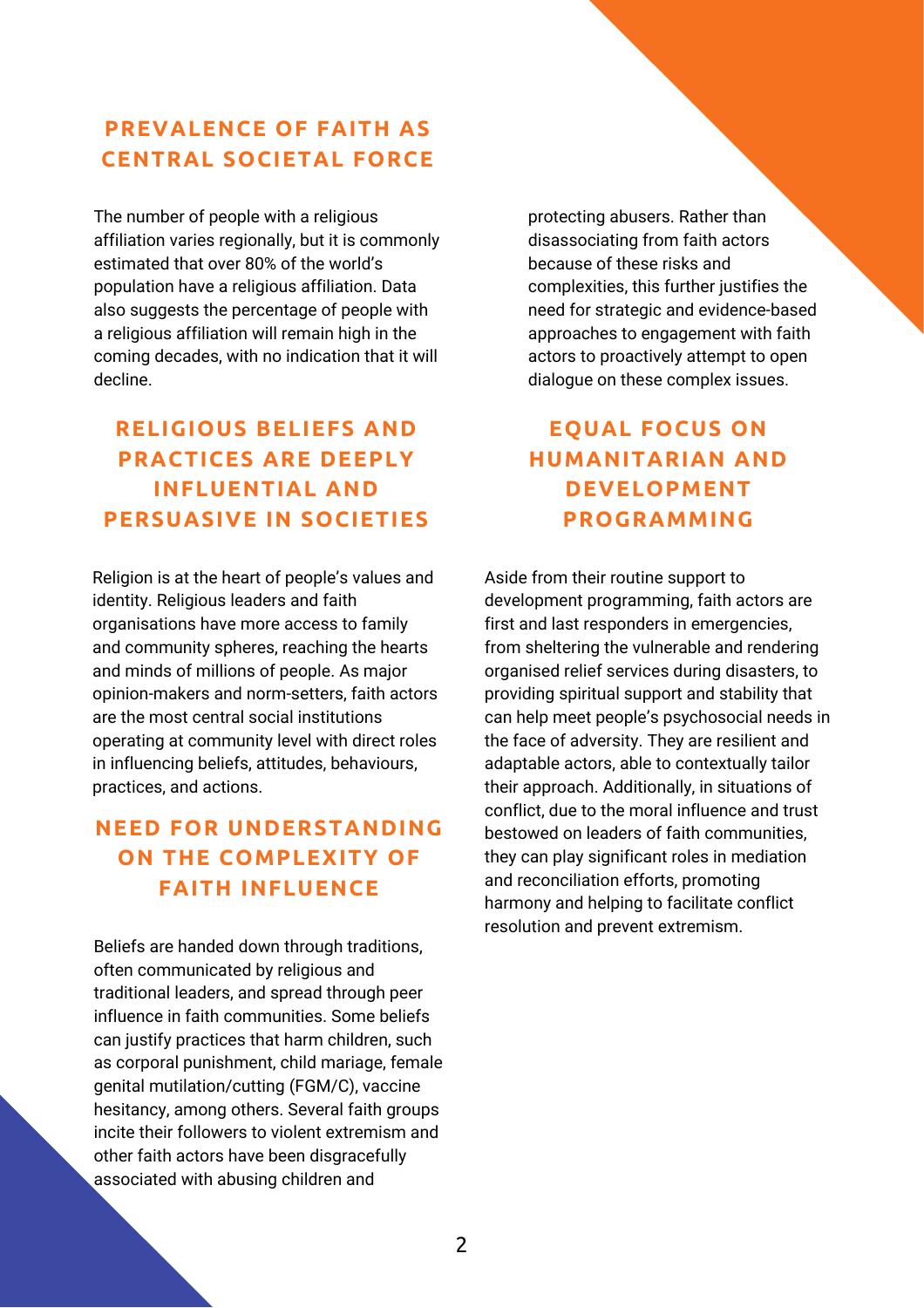# 3. FPCC Principles

FPCC Principles are articulated in the column on the right with corresponding descriptions on the left of common approaches to faith engagement prior to the introduction of FPCC:

| Top-down, instrumentalising approach to<br>religion most common in current<br>development work                                                                                                                      | Ground-up, participatory, aspirational future<br>for strategic faith engagement promoted by<br><b>FPCC</b>                                                                                                                               |  |
|---------------------------------------------------------------------------------------------------------------------------------------------------------------------------------------------------------------------|------------------------------------------------------------------------------------------------------------------------------------------------------------------------------------------------------------------------------------------|--|
| Mutual discomfort, suspicion, and bias<br>between faith and secular actors with fear<br>related to speaking about sensitive or<br>taboo topics                                                                      | Complementary learning between actors,<br>valuing the transformational power of faith<br>and mind-heart dialogue to overcome<br>misunderstandings or differences in values.<br>Openness and safe spaces to engage on<br>sensitive issues |  |
| Single faith not limited, default options for<br>partnerships (favoring pre-established<br>relationships)                                                                                                           | Broadening inter-faith, intra-faith and faith<br>partnerships with wider community                                                                                                                                                       |  |
| Top down, hierarchical, Donor funding<br>dependent, dependency mindset                                                                                                                                              | Confidence in community solutions:<br>participatory, co-created, multi-level; Non-<br>dependency mind-set, agency, asset-based,<br>multiple funding sources                                                                              |  |
| Focus only on high-level formal religious<br>leaders, mostly male. Unchecked power<br>imbalances within Faith                                                                                                       | Inclusive, equitable approach also engaging<br>informal, traditional leaders - especially<br>women and youth leader; Participative<br>analysis of power imbalances and joint<br>decision-making relationships                            |  |
| Message-focussed faith engagement with<br>faith communities approached as<br>resources to be leveraged for social and<br>economic progress                                                                          | Partnerships focussed on reflective Mind-<br>Heart Dialogue approach with focus on<br>empowerment and agency of faith groups                                                                                                             |  |
| One-off lecture-style religious and<br>development literacy and capacity building<br>trainings. International actors as the<br>capacity "holders" and local and national<br>faith actors viewed as lacking capacity | Two-way knowledge exchange and capacity<br>sharing, with recognition of mutually<br>beneficial capacities and complementarity.                                                                                                           |  |
| Vertical, siloed, and thematic or single<br>sector interventions                                                                                                                                                    | Multi-sectoral, integrated, and holistic across<br>the development-humanitarian continuum                                                                                                                                                |  |
| Short-term, project-based                                                                                                                                                                                           | Sustained through ongoing partnerships with<br>focus on long-term community systems<br>strengthening with participatory processes<br>and ownership by local faith actors                                                                 |  |
| Little and generic M&E with results that<br>stay with the donor                                                                                                                                                     | Tailored and participative M&E and follow-up<br>processes that share results                                                                                                                                                             |  |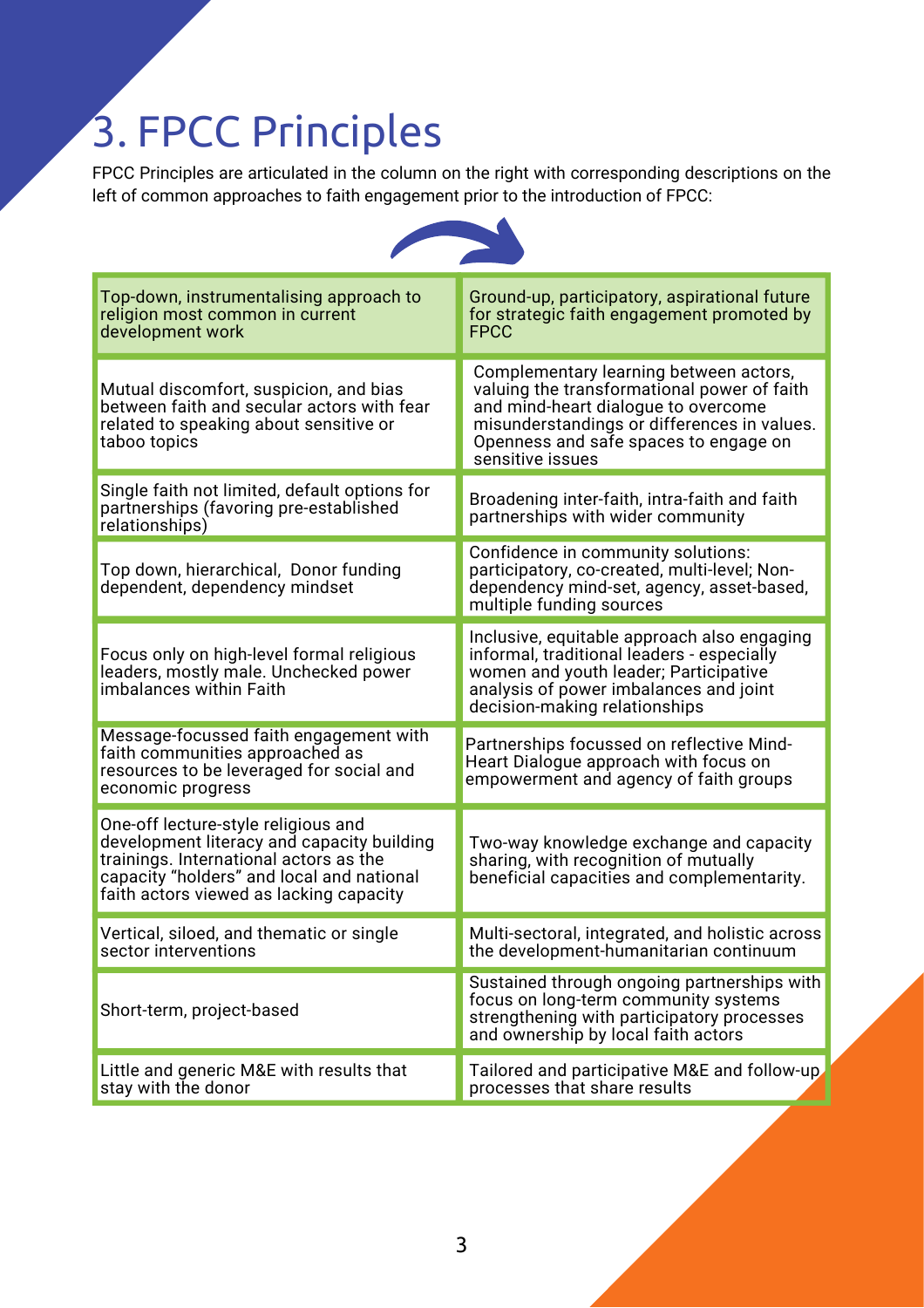# 4. The FPCC Journey of Change (JOC)

The JOC is an evidence-based programming model for strategic faith engagement, developed by the tripartite partners (UNICEF, JLI & RFP) for achieving Social and Behaviour Change through the influence of Faith actors and their interaction with the wider community. A simpler version known as the "Transformation Tree" is included in the Mind-Heart Dialogue Facilitator's Guide. The JOC encapsulates the deeper and more comprehensive way of working proposed by the FPCC Initiative. It is intended that COs both adapt the JOC to be relevant for their own national and local contexts and also tailor and customise its application for specific thematic areas.



For more details, please see the UNICEF Global Programme Guidance on Faith [Engagement.](https://www.faith4positivechange.org/_files/ugd/e98ce2_5b3703b4c279489a92eccdfa08f805bd.pdf)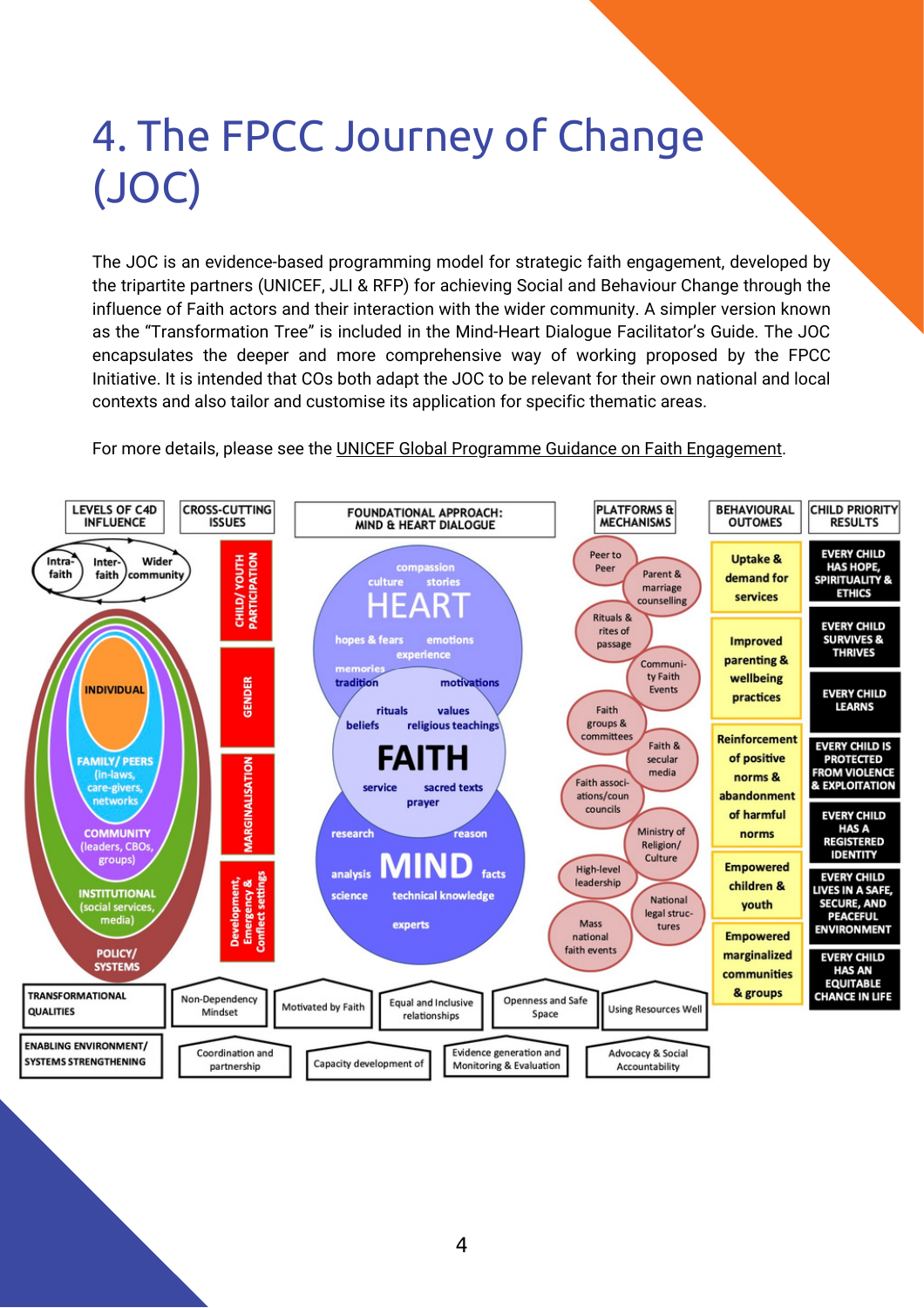# 5. What is Mind-Heart Dialogue ?

Mind-Heart dialogue is an **evidence-based reflective and experiential learning process**, exploring faith convictions, lived experiences and knowledge to influence positive social and behavior change. It supports faith groups and development partners to work together to protect and empower children, families and communities. Mind-Heart dialogue engages participants holistically, with faith underlying both parts:

### **MIND**

Draws on technical knowledge, resources and people to provide evidence on what works and demonstrate the benefits of new/ adapted positive practices and abandoning harmful ones.



Explores spiritual beliefs, values and motivations, creating space to reflect and positively interpret teachings and to integrate spiritual reflection, prayer and meditation into processes of change.

### **HEART**

Reflects on experiences and emotions to unpack drivers of behavior and motivate change; identifies norms that hold harmful practices and unequal opportunities in place; and releases local skills and resources

Mind-Heart dialogue is not a new activity to add to your busy lives, but a reflective and experiential learning process that **provides a more meaningful way to approach faith engagement to catalyze meaningful social and behavioral change.** It pierces beneath the surface to expose genuine doubts, tensions and motivations. It also equips you to respond effectively to gaps you have identified or issues your faith group and organization need to address within **a safe and shared space of influence**.The evidence demonstrates that moving beyond messaging and information is vital. It brings together evidence of the effectiveness of Mind-Heart dialogue as the foundational approach for locally-owned, lasting change.

Mind-Heart dialogue contributes to **lasting change for children** – whether in their education, health, participation, spirituality and ethics, protection or in creating a safer environment for them to thrive. These outcomes are brought about and sustained through attitudinal and behavioral change at different levels: from personal, faith group or organizational change; to faith group working with communities; and in interfaith and other partnerships. This is an **iterative process** that could begin at any level and ripple through others. Some expected outcomes can include:

- Promoting better identification and use of local resources, opportunities, and skills
- Bringing to the surface both positive and harmful beliefs that influence behavior
- Strengthening and adopting good practices and stop harmful ones
- Helping to create spaces for the voices of those affected and respond to them and to discuss sensitive issues
- Enabling children to grow in confidence to speak and act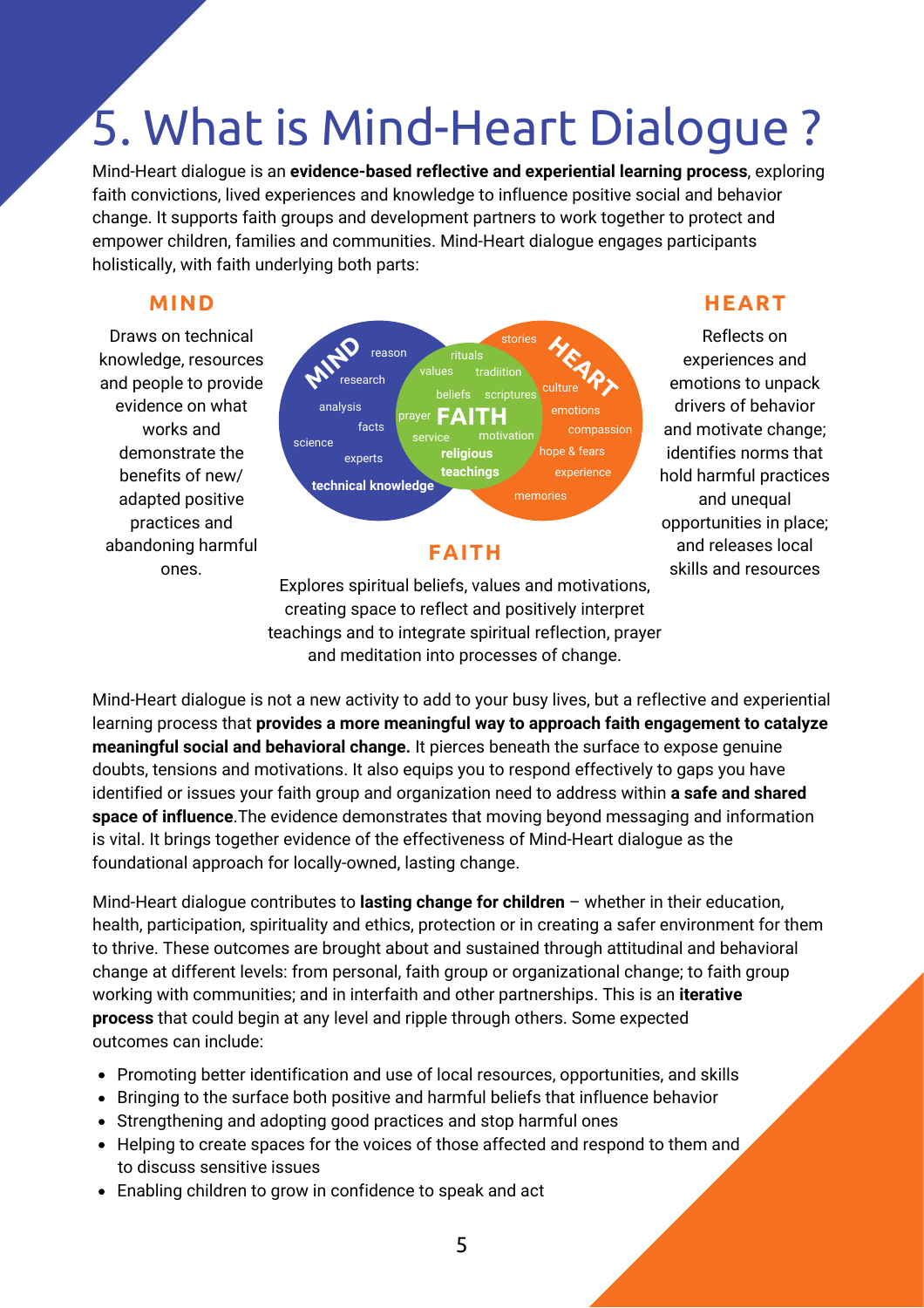# 6. Multi-Faith Advisory Committee on Children (MFACCs)

MFACCs are **mechanisms to ensure that the FPCC partnership model functions sustainably and inclusively across multiple faith actors at country level, with a shared vision and joint action planning:** Inter-Religious Councils (convened by Religions for Peace); Faith Based Organizations; UNICEF Country Offices (and eventually other development agencies). They institutionalize the foundational approach of Mind-Heart Dialogue into partners' work to strengthen social and behaviour change and incorporate a specific and systematic focus on children, families and communities into the broader agenda of IRCs' and individual faith institutions.

MFACCS are also intended to **strengthen the voice of faith in national agendas and coordination mechanisms** as UNICEF connects the MFACC to national government programmes and its various programmes - enabling MFACCs to **access UNICEF technical expertise.** They also **include less established/recognized faith groups** in faith dialogue and planning, bringing in faith groups that are currently not formally part of existing IRCs and facilitate more systematic partnership with **Women** of Faith networks and Inter-Faith **Youth** Networks.



Some of the specific roles of MFACCs include:

- Mobilizing faith communities to help the most vulnerable through Mind-Heart Dialogue and linking them with social services
- Gathering information on community needs and feeding back on quality of services
- Promoting the participation and active engagement of children, young people and parents
- Linking faith communities and technical experts:
- promoting technical information and science alongside faith
- aligning content proposed by technical groups with appropriate religious teachings/ interpretations through consultation with trusted theologians and religious scholars.
- Sharing information, incuding for those who cannot connect to the internet